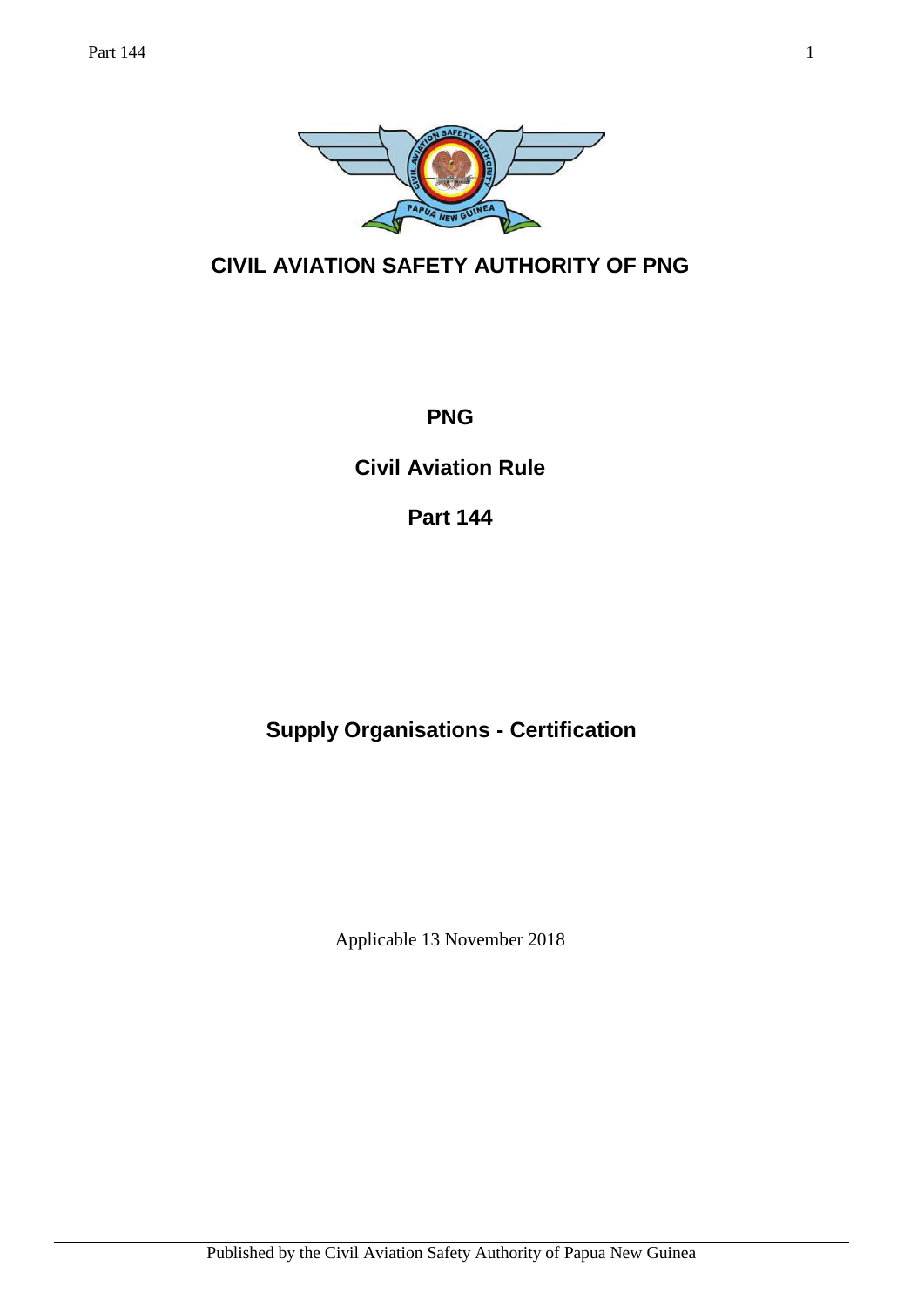#### Part 144 2

# **DESCRIPTION**

Part 144 governs the certification of organisations who supply or distribute aeronautical products.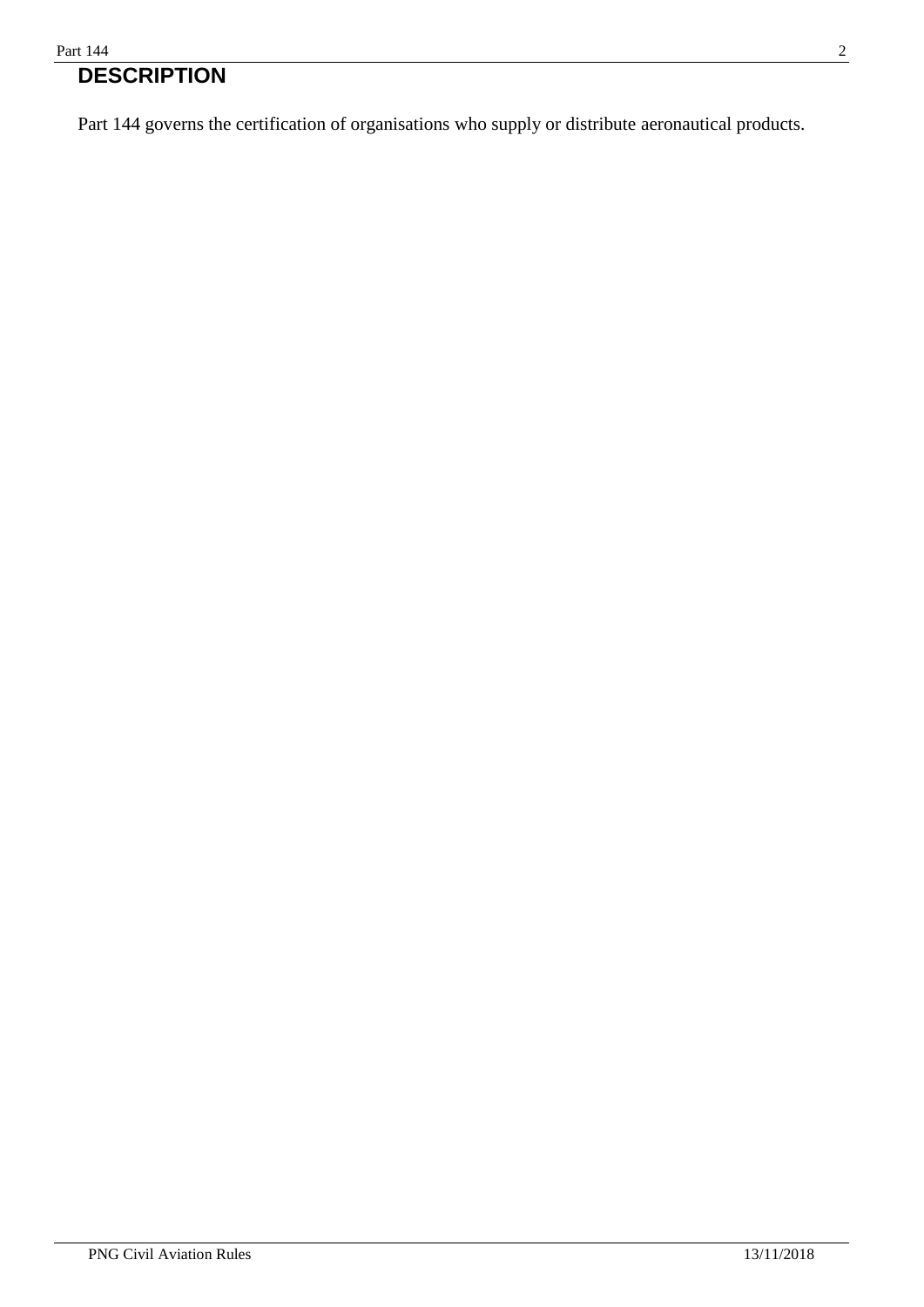#### $\frac{1}{4}$  Part 144 **BULLETIN**

This Part first came into force on 1 January 2004 and now incorporates the following amendments:

| Amendment   | <b>Effective Date</b> |  |
|-------------|-----------------------|--|
| Amendment 1 | 1 January 2011        |  |
| Amendment 2 | 1 February 2018       |  |
| Amendment 3 | 13 November 2018      |  |
|             |                       |  |

#### *Summary of amendments:*

**Amendment 3:**  (Docket 18/CAR/144/05)

 Minor Amendment to Rule 144.7, 144.19(a), 144.109  $(a)(4)(ii)$  and 144.109 $(b)(1)$  to correct reference to CA Form; Minor editorial amendments to Rule 144.13(b)(7)(i); Amendment to Rule 144.51 by deletion of "a recognised country" and replaced with "other ICAO contracting state; Amendment to Rule 144.53(a)(3) to include "other ICAO contract state as acceptable to the Director"; Amendment to Rule 144.53(b)(3) to include "safety management system" and "internal quality assurance"; New Section 144.112 inserted to provide requirement for applicant to establish and implement Safety Management System in accordance with Part 100.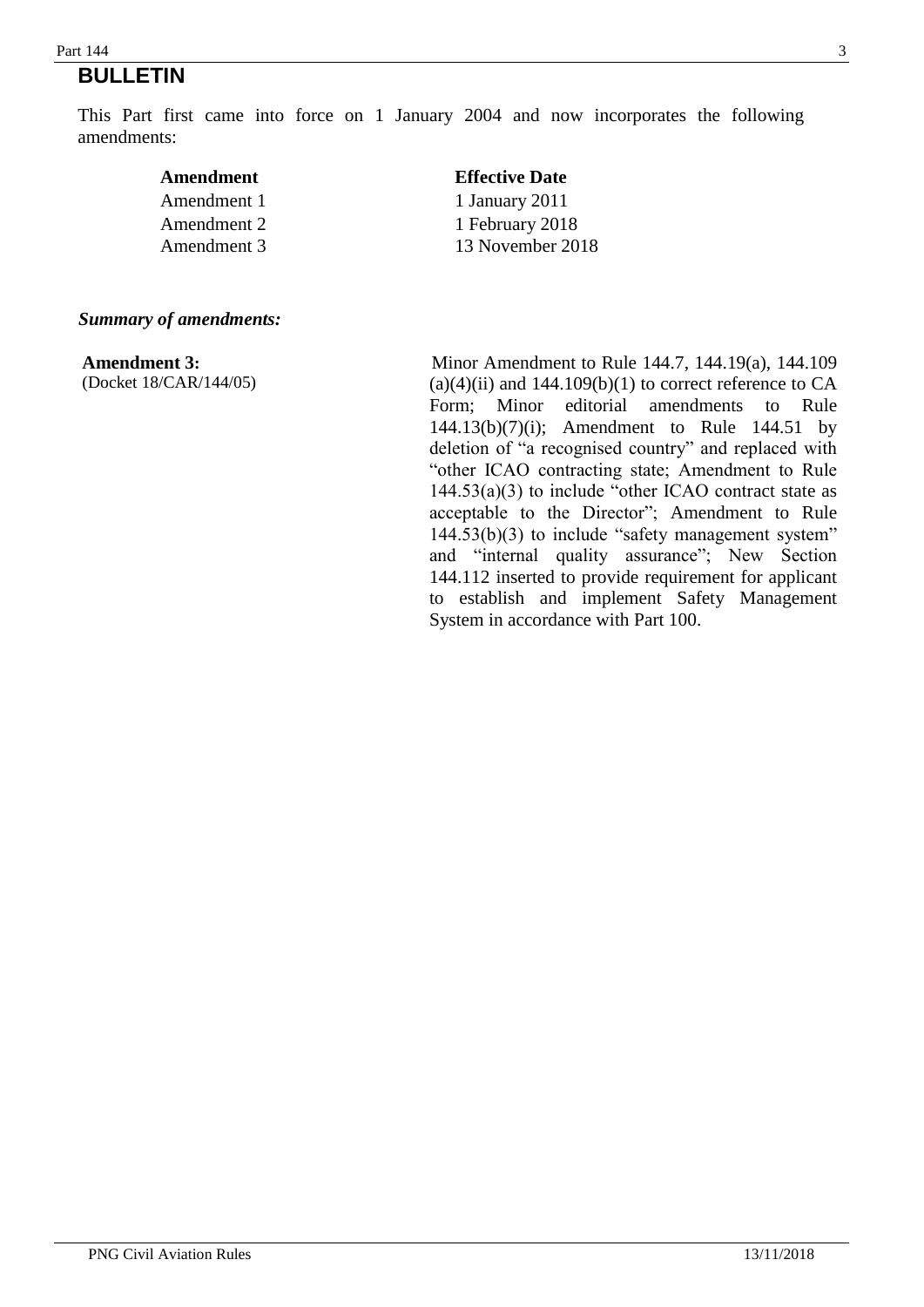# **Schedule of Rules**

| 144.1   |  |
|---------|--|
| 144.3   |  |
| 144.5   |  |
| 144.7   |  |
| 144.9   |  |
| 144.11  |  |
| 144.13  |  |
| 144.15  |  |
| 144.17  |  |
| 144.19  |  |
|         |  |
| 144.51  |  |
| 144.53  |  |
|         |  |
| 144.101 |  |
| 144.103 |  |
| 144.105 |  |
| 144.107 |  |
| 144.109 |  |
| 144.111 |  |
| 144.112 |  |
| 144.113 |  |
| 144.115 |  |
|         |  |
| 144.201 |  |
| 144.203 |  |
|         |  |
|         |  |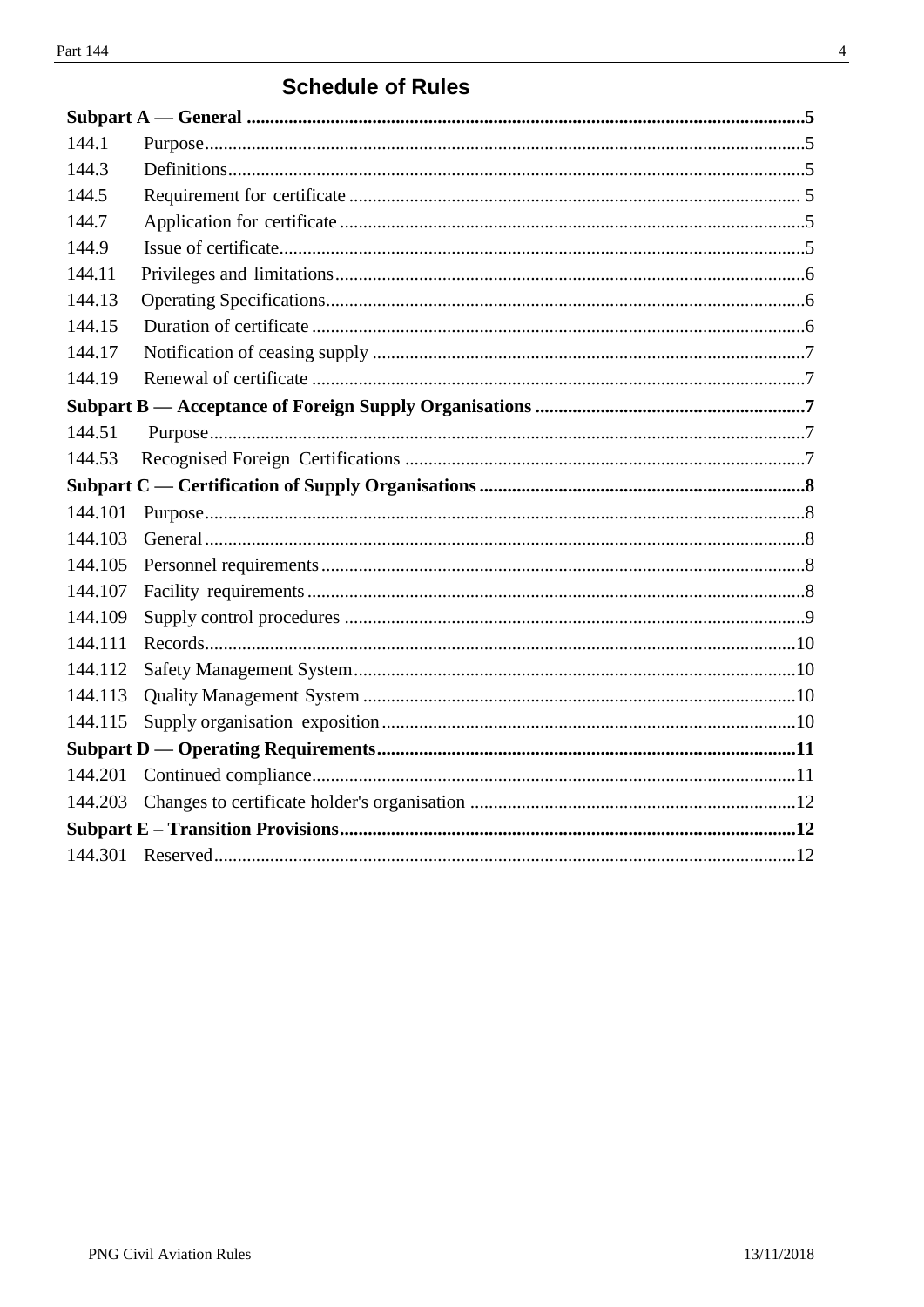# **Subpart A —General**

#### **144.1 Purpose**

This Part prescribes rules governing the certification of organisations who supply or distribute aeronautical products.

#### <span id="page-4-0"></span>**144.3 Definitions**

In this Part—

**Authority**, when the context requires, means the national aviation regulatory body responsible for issuing a foreign supply organisation certificate or approval.

#### <span id="page-4-1"></span>**144.5 Requirement for certificate**

Any person who supplies, and issues a release note for—

- (1) an aeronautical product broken from a batch of aeronautical products conforming to airworthiness standards acceptable to the Director; or
- (2) an aeronautical product, material or item of equipment whose design requires it to be held under specially controlled storage conditions to ensure that the product continues to conform to airworthiness standards acceptable to the Director; or
- (3) an aeronautical product, material or item of equipment that, in the absence of documentation specified in 144.109(a)(3)(i), requires inspection or testing to determine its conformity to airworthiness standards acceptable to the Director—

shall hold a supply organisation certificate issued under this Subpart.

#### <span id="page-4-2"></span>**144.7 Application for certificate**

An applicant for the grant of a supply organisation certificate must complete form CA 144-01 and submit it to the Director with—

- (1) the exposition required by 144.53 or 144.115 as applicable;and
- (2) a payment of the appropriate application fee prescribed by regulations made under the Act, such further particulars relating to the applicant as may be required by the Director.

#### <span id="page-4-3"></span>**144.9 Issue of certificate**

(a) An applicant is entitled to a supply organisation certificate if the Director is satisfied naccordance with section 49 of the Act that—

- (1) the applicant meets the applicable acceptance requirements in Subpart B or the certification requirements in Subpart C; and
- (2) in the case of an application for certification under Subpart C, the applicant's senior persons required by 144.53(b)(3) and 144.105(a) are fit and proper persons; and
- (3) the granting of the certificate is not contrary to the interests of aviation safety.

(b) The Director may impose conditions and limitations on a supply organisation certificate granted under this Part.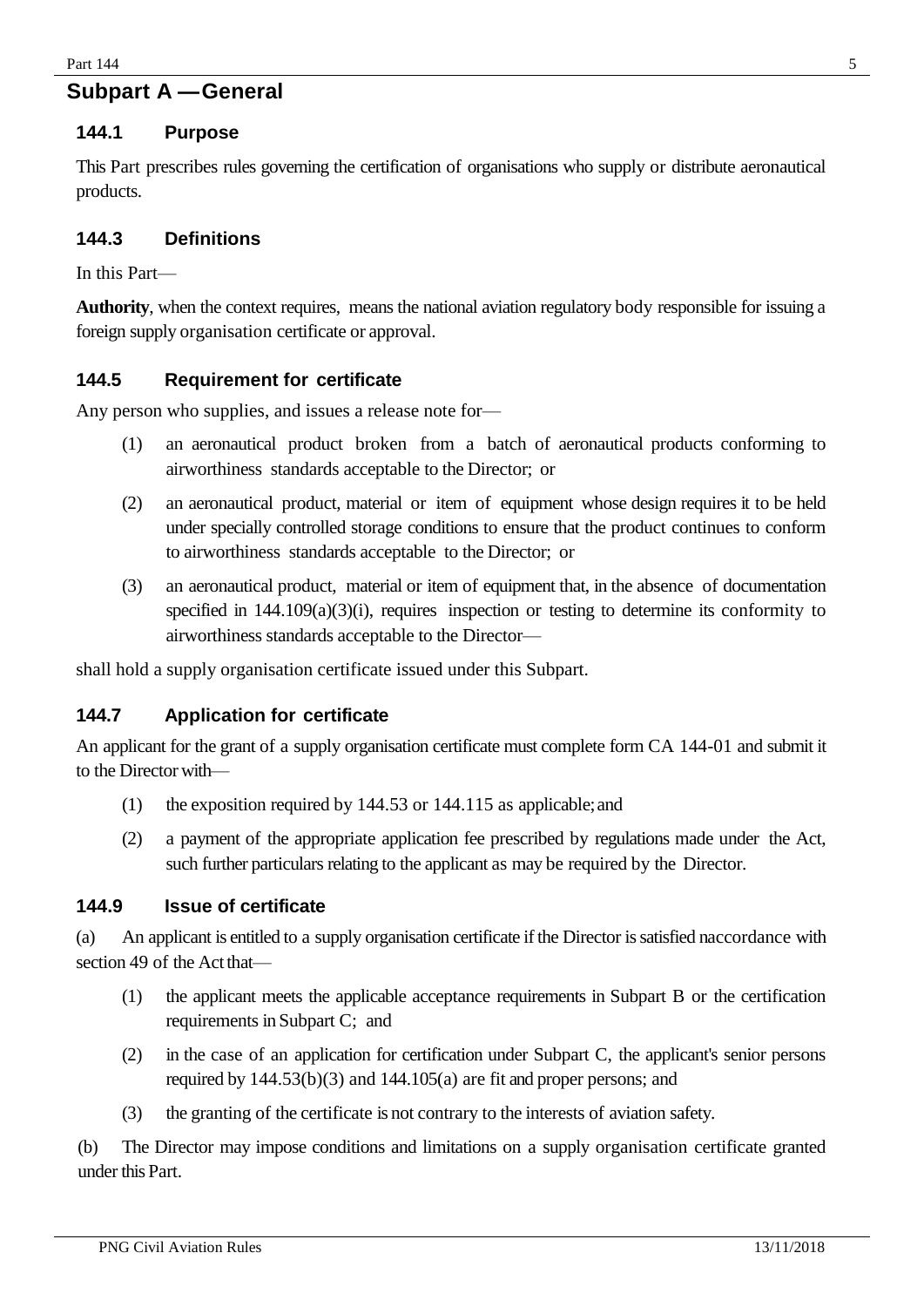#### <span id="page-5-0"></span>**144.11 Privileges and limitations**

A supply organisation certificate specifies one or more of the following supply ratings:

- (1) S1 for the issue of release notes for aircraft parts:
- (2) S2 for the issue of release notes for aeronautical materials:
- (3) S3 for the issue of release notes for specialised services equipment and tooling:
- (4) S4 for the issue of release notes for fluids.

#### <span id="page-5-1"></span>**144.13 Operating Specifications**

(a) A supply organisation certificate issued in accordance with this Part must be accompanied by the operating specifications specified in paragraph (b).

- (b) The operating specifications must contain-
	- (1) the certificate holder's address for service in Papua New Guinea; and
	- (2) other business names under which the certificate holder may operate; and
	- (3) the type of product and material that the certificate holder is authorised to supply; and
	- (4) details of the physical location of the certificate holder's principal base of supply activity; and
	- (5) details of other locations where supply activity is authorised to be conducted; and
	- (6) details of any external service provider contracted to provide any service or function in regard to supply; and
	- (7) the exposition reference (manual, section, procedure o r page as applicable), including revision status and issue date, for the following:
		- (i) the senior persons required by rule  $144.53(b)(3)$ :
		- (ii) the certificate holder's quality management system:
		- (iii) the certificate holder's procedures for granting authorisations; and
	- (8) any exemption granted from any requirement of this or any other Part; and
	- (9) any other item the Director determines is necessary to cover a particular situation.

#### <span id="page-5-2"></span>**144.15 Duration of certificate**

(a) A supply organisation certificate may be granted or renewed for a period of up to five years.

(b) A supply organisation certificate remains in force until it expires or is suspended or revoked by the Director.

(c) The holder of a supply organisation certificate that expires or is revoked must immediately surrender the certificate to the Director.

(d) The holder of a supply organisation certificate of approval that is suspended, must immediately produce the certificate to the Director for appropriate endorsement.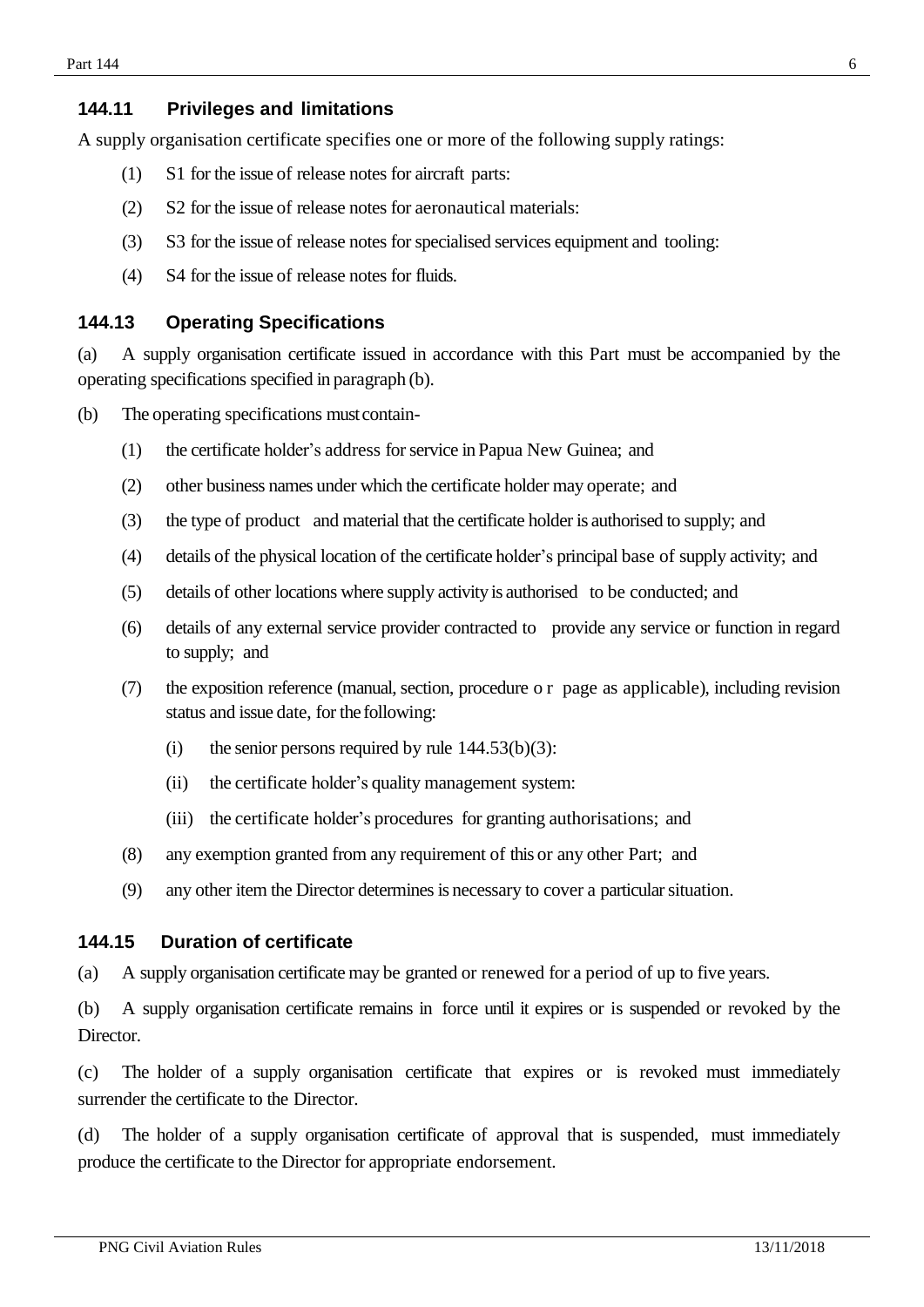## <span id="page-6-1"></span>**144.17 Notification of ceasing supply**

A holder of a supply organisation certificate who ceases supply activity must notify the Director in writing within 30 days of the date of cessation and request revocation of the supply organisation certificate.

### <span id="page-6-2"></span>**144.19 Renewal of certificate**

(a) An application for the renewal of a supply organisation certificate must be made on form CA 144- 01.

(b) The application must be submitted to the Director by the application renewal date specified on the certificate or, if no such date is specified, not less than 30 days before the certificate expires.

# <span id="page-6-3"></span><span id="page-6-0"></span>**Subpart B — Acceptance of Foreign Supply Organisations**

#### **144.51 Purpose**

This Subpart prescribes the rules for the grant of a supply organisation certificate to a foreign organisation which the Director finds acceptable on the basis of an approval issued by the national aviation authority of another ICAO contracting state.

## <span id="page-6-4"></span>**144.53 Recognised Foreign Certifications**

(a) Subject to the requirements of paragraphs (b) and (c), a supply or distribution organisation certificate issued by any of the following authorities will be accepted by the Director for the issue of a supply organisation certificate under this Part

- (1) the Civil Aviation Safety Authority of Australia:
- (2) the Civil Aviation Authority of New Zealand:
- (3) other ICAO contracting state as acceptable to theDirector:

(b) An applicant for a supply organisation certificate seeking acceptance o f a foreign approval under paragraph (a) must provide the Director with:

- (1) a copy of the foreign organisation certificate:
- (2) a copy of the exposition required by the foreign Authority:
- (3) the names of the Chief Executive and those senior persons who have responsibility for dealing directly with the Director on the following matters—
	- (i) product acceptance and dispatch:
	- (ii) issue of release documentation:
	- (iii) internal quality assurance:
	- (iv) safety management system.
- (4) any information the Director may require regarding continuing validity of the foreign certificate.

(c) The Director may impose conditions and limitations on a supply organisation certificate issued under paragraph (a).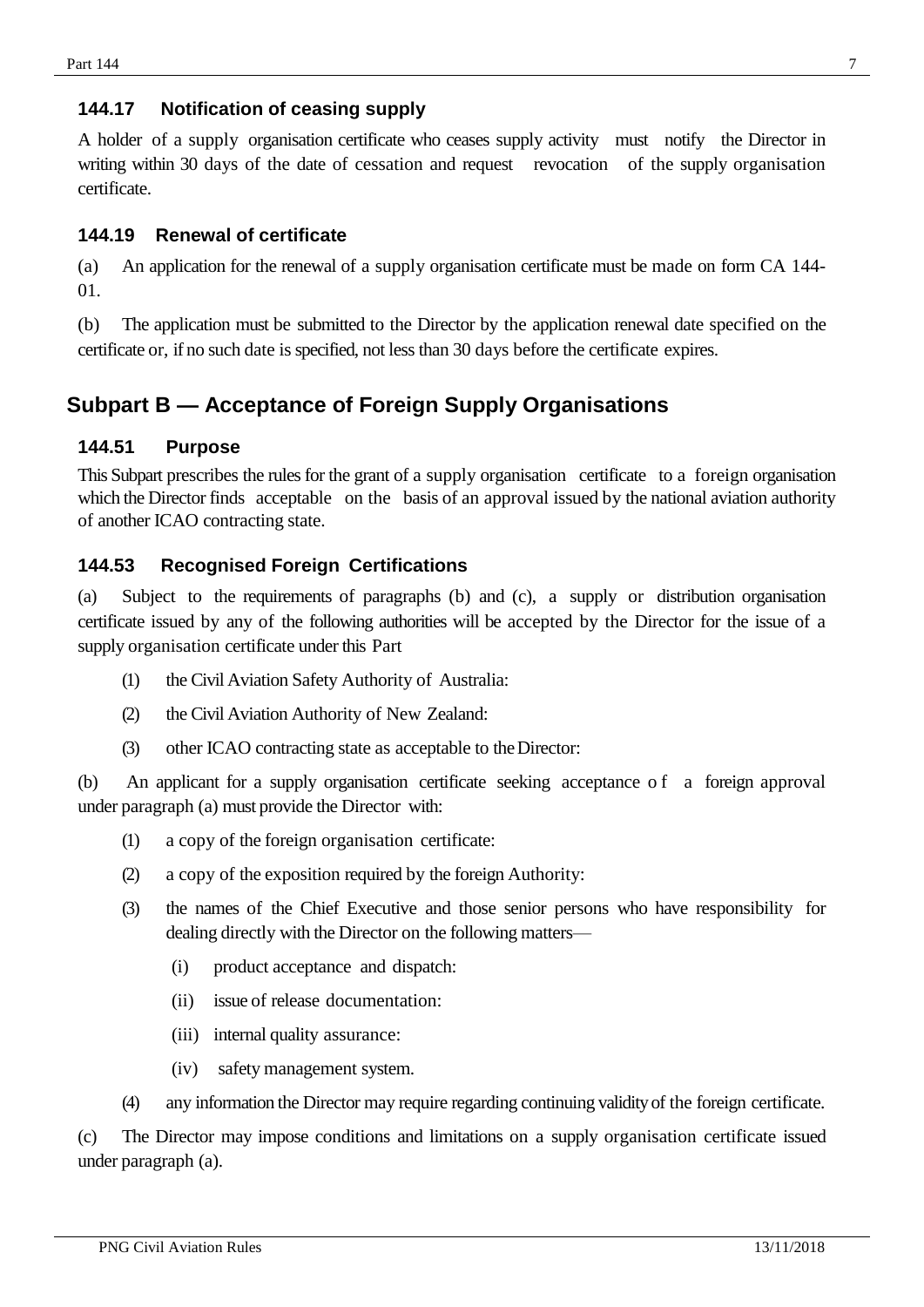# <span id="page-7-0"></span>**Subpart C — Certification of Supply Organisations**

## <span id="page-7-1"></span>**144.101 Purpose**

This Subpart prescribes the rules for the grant of a supply organisation certificate to an organisation which is not otherwise eligible for acceptance by the Director in accordance with Subpart B.

# <span id="page-7-2"></span>**144.103 General**

An applicant for a supply organisation certificate may demonstrate compliance with the rules in this Subpart by submitting to the Director, documentation and data that iseither:

- (1) accepted by a foreign national aviation authority for the grant of a foreign supply or distribution organisation approval; or
- (2) produced specifically for certification under this Part; or
- (3) a combination of (a) and (b).

## <span id="page-7-3"></span>**144.105 Personnel requirements**

- (a) An applicant for the grant of a supply organisation certificate must engage, employ, or contract:
	- (1) a senior person identified as the Chief Executive who has the authority within the applicant's organisation to ensure that all activities undertaken by the organisation can be financed and carried out in accordance with the requirements prescribed by this Subpart:
	- (2) a senior person or group of senior persons who are responsible for ensuring that the applicant's organisation complies with the requirements of this Subpart. Such nominated person or persons shall be ultimately responsible to the Chief Executive for the following functions:
		- (i) aeronautical product acceptance:
		- (ii) inspection and testing:
		- (iii) dispatch of aeronautical products and issue of the associated release documents:
		- (iv) management of the quality management system; and
	- (3) sufficient personnel to plan, perform, supervise, inspect, and certify the supply activities listed in the applicant's exposition.

(b) In regard to personnel involved in supervising, inspecting, or certifying the supply activities performed by the applicant's organisation, the applicant must—

- (1) establish qualification and experience standards for appointment; and
- (2) establish procedures for maintaining competence; and
- (3) provide supervisory and certification personnel with written evidence of the scope of their authorisation; and
- (4) establish procedures for the transfer of functions in the absence of senior persons.

## <span id="page-7-4"></span>**144.107 Facility requirements**

(a) An applicant for the grant of a supply organisation certificate must provide facilities appropriate for all supply activities performed by the applicant's organisation including—

- (1) office accommodation for the administration of its supply activities; and
- (2) inspection, and if applicable, testing facilities; and
- (3) acceptance and dispatch facilities; and
- (4) storage facilities.
- (b) An applicant must ensure that the environment it provides is appropriate for the tasks to be performed and, in particular, meets any special requirements specified by applicable inspection, testing, or storage specifications.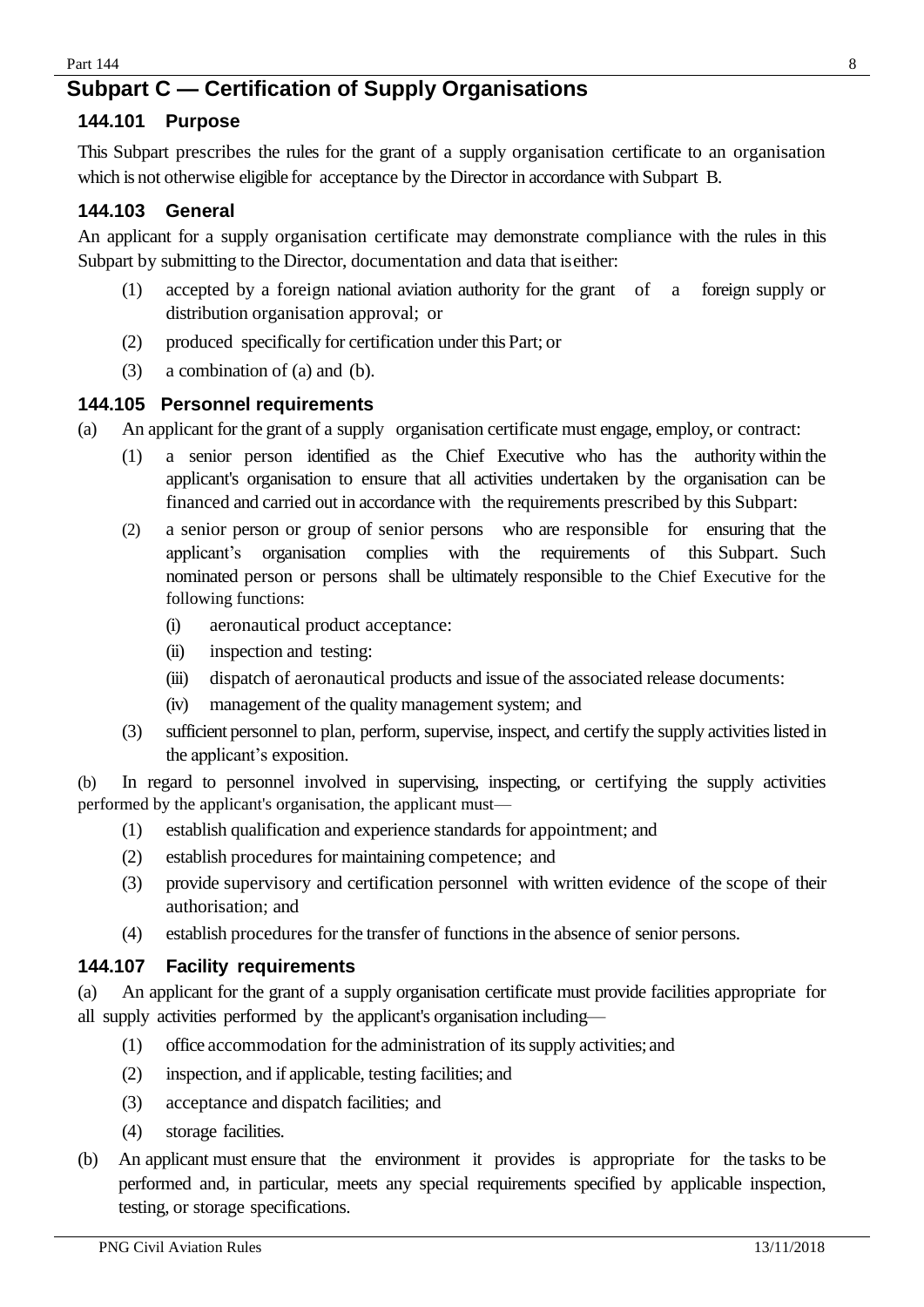#### <span id="page-8-0"></span>**144.109 Supply control procedures**

(a) An applicant for the grant of a supply organisation certificate must establish supply control procedures for—

- (1) for the identification of each aeronautical product by-
	- (i) determining the correct description of the aeronautical product; and
	- (ii) ensuring that the product is identical to the description determined under paragraph  $(a)(2)(i)$ ; and
- (2) to inspect and, if applicable, test an aeronautical product to determine that it conforms to airworthiness standards acceptable to the Director, has no unsafe features, and is fit for use; and
- (3) for determining that each aeronautical product other than a standard part, conforms with acceptable airworthiness standards that are identified from-
	- (i) the documentation accompanying the product if the documentation is acceptable to the Director; or
	- (ii) another means that is acceptable to the Director; and
- (4) to ensure that each aeronautical product or batch of aeronautical products consigned by the supply organisation is—
	- (i) issued with a CA Form Two Release Note;or
	- (ii) accompanied by the original documents specified in paragraph (3)(i); and
- (5) to ensure that every aeronautical product d i s  $p a t c h e d$  by the supply organisation is in a good state of preservation and is free from apparent defect or malfunction; and
- (6) to prevent deterioration of, and damage to, stored items; and
- (7) to segregate items for which acceptance procedures have not been completed; and
- (8) to segregate and dispose of items that do not conform to airworthiness standards acceptable to the Director; and
- (9) for the notification, investigation and reporting of defect incidents under Part 12.
- (b) The procedures for the issue of a release note must ensure that each releasenote—
	- (1) is identified as a CAA Form Two; and
	- (2) is uniquely numbered; and
	- (3) is accompanied by supporting evidence from the aeronautical product manufacturer if the aeronautical product is an authorised alternative toanother aeronautical product; and
	- (4) contains the following information:
		- (i) the name and certificate number of the supply organisation issuing it:
		- (ii) the date of issue:
		- (iii) an identification of the aeronautical product by description and, as applicable, part, drawing, specification, serial, and batch number:
		- (iv) the eligibility and any limitations relating to the use of the aeronautical product, including shelf life and finite life:
		- (v) the quantity involved:
		- (vi) details of any modifications incorporated during manufacture; and
	- (5) is certified by an appropriate authorised person listed in the supply organisation's exposition; and
	- (6) is issued in the form of a separate document suitable for attachment to an aeronautical product or batch of aeronautical products.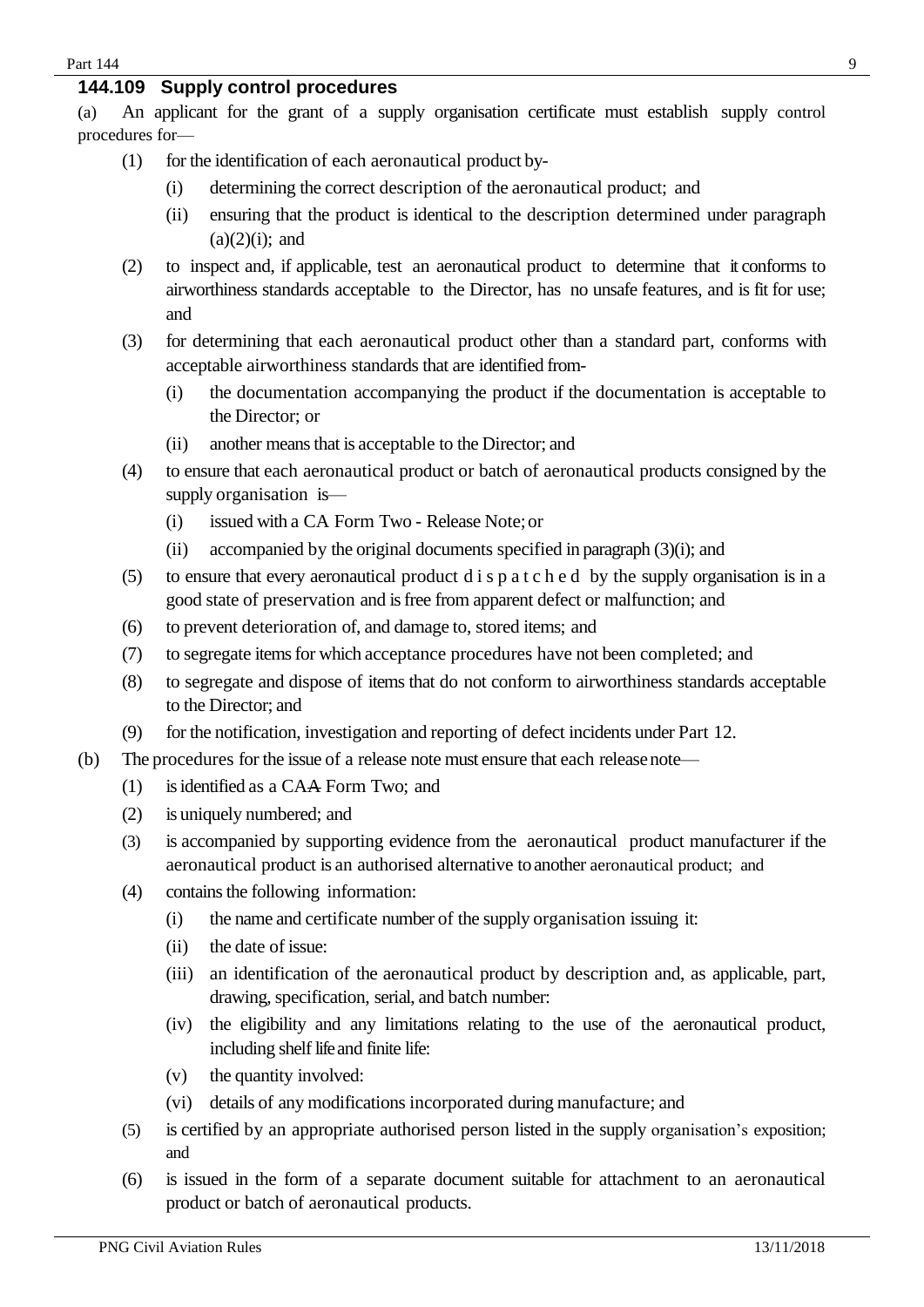#### <span id="page-9-0"></span>**144.111 Records**

(a) An applicant for the grant of a supply organisation certificate must establish procedures to identify, collect, maintain, and dispose of the records that are necessary to ensure that each aeronautical product, material or item of equipment conforms to airworthiness standards acceptable to theDirector.

- (b) An applicant for the grant of a supply organisation certificate must establish procedures to—
	- (1) record details of the experience, qualifications, training, and current authorisations of each person who exercises management, supervisory or certification privileges on the organisation's behalf; and
	- (2) record all confirmations that each special storage facility is functioning within the appropriate specification; and
	- (3) record all deficiencies associated with aeronautical products, material or items of equipment received; and
	- (4) record all aeronautical products, material or items of equipment that are supplied by the organisation and to whom they were supplied; and
	- (5) retain copies of all release notes issued by the organisation and copies of the documents required by  $144.109(a)(2)(ii)$ ; and
	- (6) ensure that every required record is—
		- (i) accurate, legible and of a permanent nature; and
		- (ii) retained for a period of 7 years from the date ofentry.

#### <span id="page-9-1"></span>**144.122 Safety Management System**

An applicant for the grant of a supply organisation certificate must establish and implement a safety management system which meets the requirements of Part 100 Subpart B.

#### <span id="page-9-2"></span>**144.113 Quality Management System**

An applicant for the grant of a supply organisation certificate must establish and implement a quality management system which meets the requirements of Part 100 Subpart C.

## <span id="page-9-3"></span>**144.115 Supply organisation exposition**

(a) An applicant for the grant of supply organisation certificate must provide the Director with an exposition that contains:

- (1) a statement signed by the Chief Executive, on behalf of the applicant's organisation, confirming that the exposition and any included manuals—
	- (i) define the supply organisation and demonstrate its means and methods for ensuring ongoing compliance with this Subpart; and
	- (ii) will be complied with; and
- (2) the titles and names of the senior person or persons required by rule 144.105; and
- (3) the duties and responsibilities of the person or persons specified in paragraph (2), including matters for which they have the responsibility to deal directly with the Director on behalf of the supply organisation; and
- (4) an organisation chart showing lines of responsibility of the senior persons specified in paragraph  $(a)(2)$ ; and
- (5) the detailed description of the scope and limitations of the certificate, including a listing of the types of products the organisation is approved to supply; and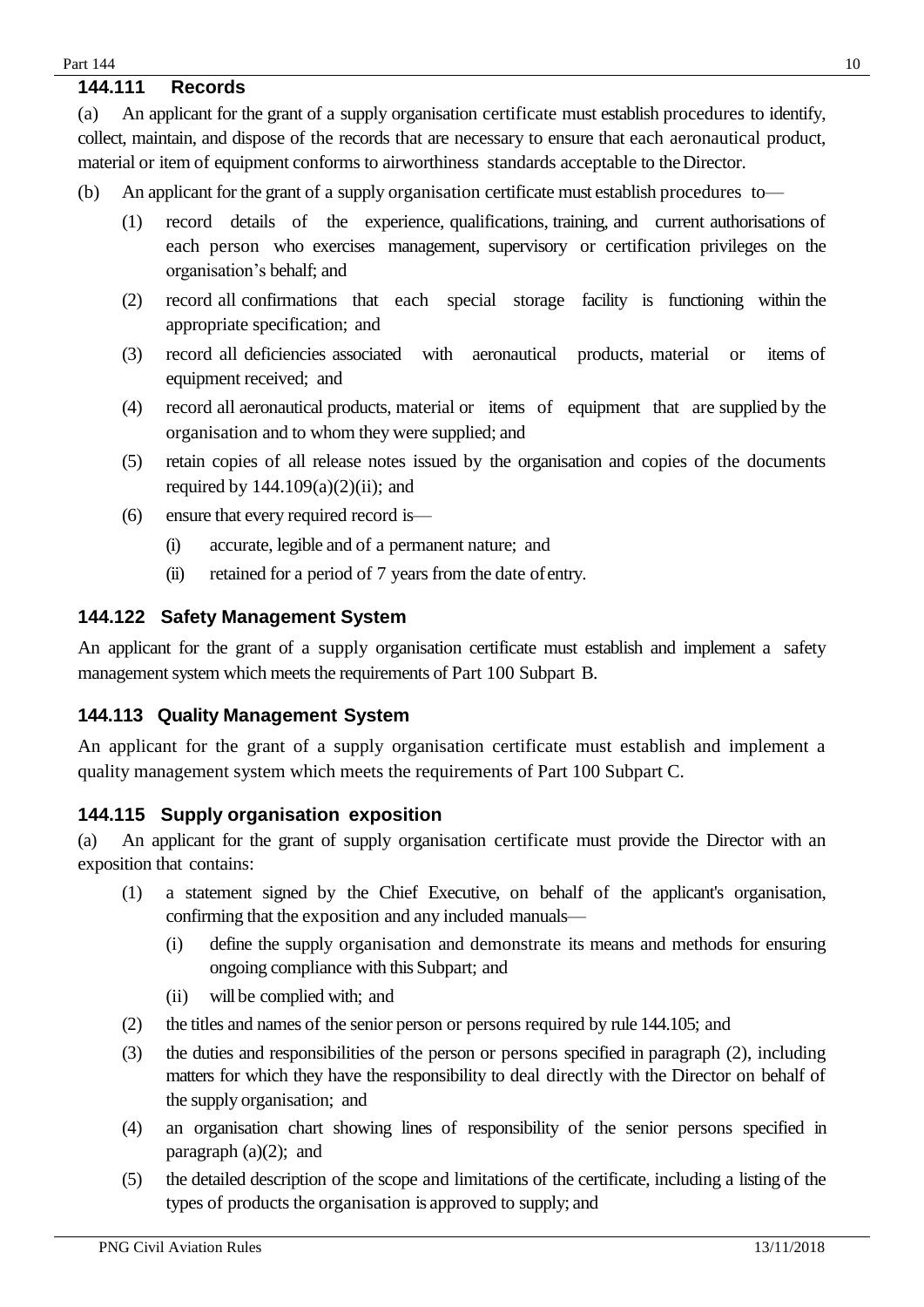| (6) | details of every location where the applicant conducts supply activities, and the facilities at |
|-----|-------------------------------------------------------------------------------------------------|
|     | that location; and                                                                              |

- (7) details of the applicant's provision of satisfactory environmental conditions at each of the locations listed under paragraph (a)(6); and
- (8) details of the applicant's staffing structure at each of the locations listed under paragraph  $(a)(6)$ ; and
- (9) details of any authorisations made by the applicant to other persons forsupply functions; and
- (10) details of the applicant's procedures required by—
	- (i) rule 144.105(b) regarding assessing initial competence of personnel; and
	- (ii) rule 144.105(b) regarding maintaining competence of personnel; and
	- (iii) rule 144.109 regarding control of supply activities, including a copy of the proposed release note, if applicable; and
	- $(iv)$  rule  $144.111(a)$  regarding the identification, collection, indexing, storage, maintenance and disposal of records; and
	- (v) rule 144.111(b) regarding the content and retention of records; and
	- (vi) rule 144.109(b) regarding the notification, investigation and reporting of defect incidents; and
- (11) details of the safety management system required by rule 144.112; and
- (12) details of the quality managements system required by rule 144.113; and
- (13) procedures to control, amend, and distribute the exposition.

(b) The exposition must be accepted by the Director before the operations specifications document required by rule 144.13 is issued.

# <span id="page-10-0"></span>**Subpart D — Operating Requirements**

# <span id="page-10-1"></span>**144.201 Continued compliance**

(a) A holder of a supply organisation certificate must comply with the operations specifications required by rule 144.13.

- (b) A holder of a supply organisation certificate must—
	- (1) continue to meet the standards and comply with the requirements of Subpart B:
	- (2) comply with every procedure and system detailed in the certificate holder's exposition; and
	- (3) hold at least one current copy of the operating specifications and the relevant sections of the certificate holder's exposition applicable to the activity being conducted at the location in hard copy or electronic copy at every supply location specified in its exposition; and
	- (4) determine that every aeronautical product complies with the applicable airworthiness requirements, has no unsafe features, and is fit foruse; and
	- (5) make records available to the Director upon request; and
	- (6) notify the Director of any change of contact details or address for service.
- (c) Continued compliance of a supply organisation certificate issued under Subpart B is conditional upon-
	- (1) the foreign supply certificate accepted by the Director continuing to be valid; and
	- (2) where required by the Director, the supply of audit and inspection reports produced by, or on behalf of, the national aviation authority in respect of the foreign supply certificate accepted under Subpart B.